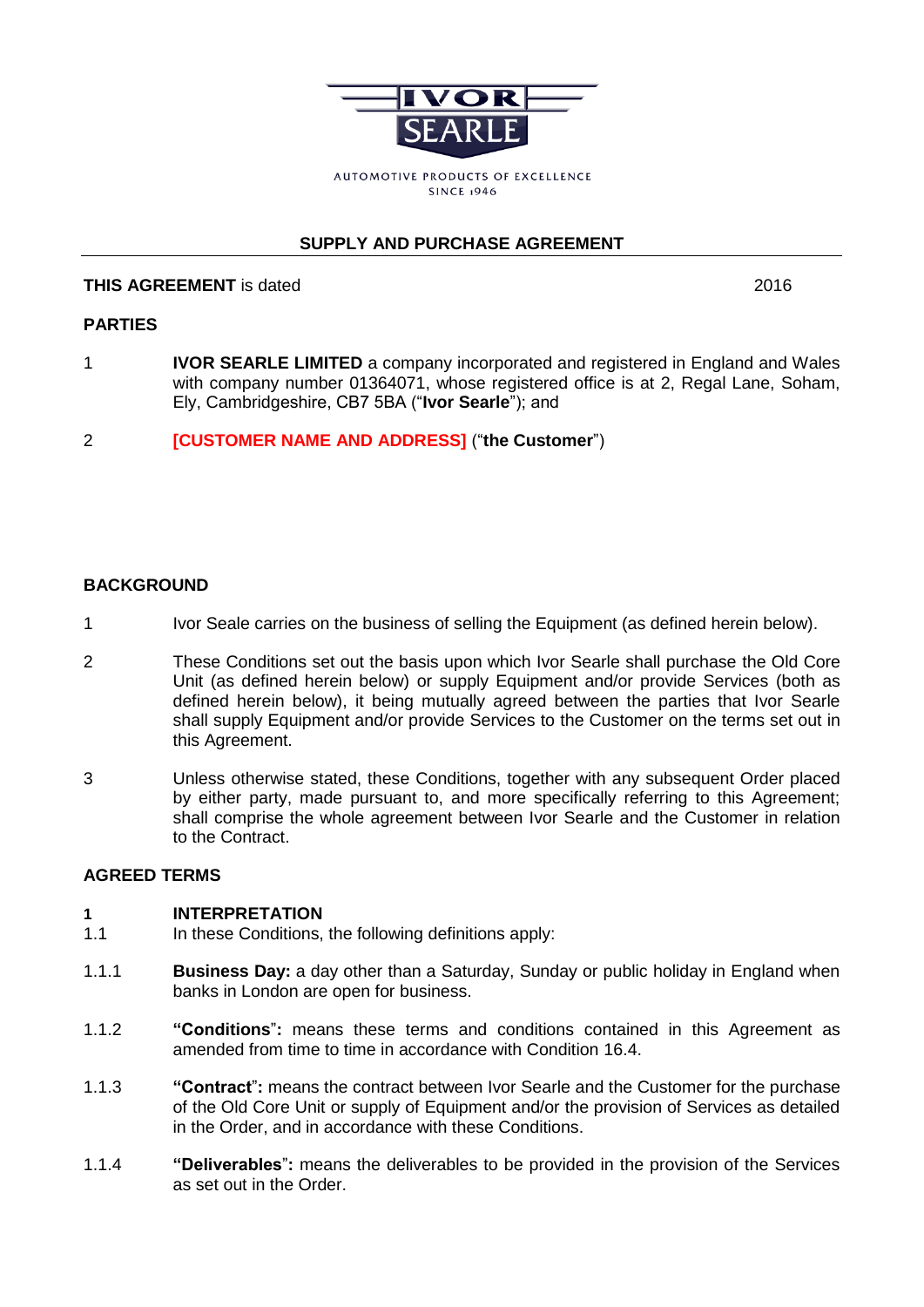- 1.1.5 **"Delivery Location**"**:** has the meaning set out in Condition [6.2.](#page-3-0)
- 1.1.6 **"Equipment**"**:** means the equipment set out in the Order.
- 1.1.7 "**Exchange and Refund Policy**": means those set out in the *Exchange and Refund Policy* as amended from time to time on Ivor Searle's website
- 1.1.8 **"Force Majeure Event**"**:** has the meaning given to it in Condition [22.1.](#page-12-0)
- 1.1.9 **"Intellectual Property Rights**"**:** means all patents, rights to inventions, utility models, copyright and related rights, trade marks, service marks, trade, business and domain names, rights in goodwill or to sue for passing off, unfair competition rights, rights in designs, rights in computer software, database right, moral rights, rights in confidential information (including know-how and trade secrets) and any other intellectual property rights, in each case whether registered or unregistered and including all applications for and renewals or extensions of such rights, and all similar or equivalent rights or forms of protection which subsist or will subsist now or in the future in any part of the world.
- 1.1.10 **"Old Core Unit"** means any of the Customer's old and used engines, gearboxes, turbocharges or cylinder heads (or any part of them) as set out in the Order.
- 1.1.11 **"Order**"**:** means either the Customer's order for the supply of Equipment and/or Services by Ivor Searle, or Ivor Searle's order to buy, on an exchange basis, from the Customer the Old Core Unit always in accordance with these Conditions.
- 1.1.12 **"Services**"**:** the services to be supplied by Ivor Searle to the Customer as set out in the Order.
- 1.1.13 **"Specification**"**:** means any specification for the Equipment, Services or Deliverables, or the Old Core Unit as the case may be that are agreed in writing between Ivor Searle and the Customer.
- 1.1.14 "**Term**": means the term of this agreement, as determined in accordance with Condition 2.
- 1.2 In these Conditions, the following interpretations shall apply:
	- (a) A **person** includes a natural person, corporate or unincorporated body (whether or not having separate legal personality).
	- (b) A reference to a party includes its personal representatives, successors or permitted assigns.
	- (c) A reference to a statute or statutory provision is a reference to it as amended or re-enacted. A reference to a statute or statutory provision includes any subordinate legislation made under that statute or statutory provision, as amended or re-enacted.
	- (d) Any phrase introduced by the terms including, include, in particular or any similar expression shall be construed as illustrative and shall not limit the sense of the words preceding those terms.
	- (e) A reference to writing or written includes fax and e-mail.

## **2 COMMENCEMENT AND TERM**

This Agreement shall commence on the Commencement Date (as defined in Condition 3.2) and shall continue, unless terminated earlier in accordance with Condition [20].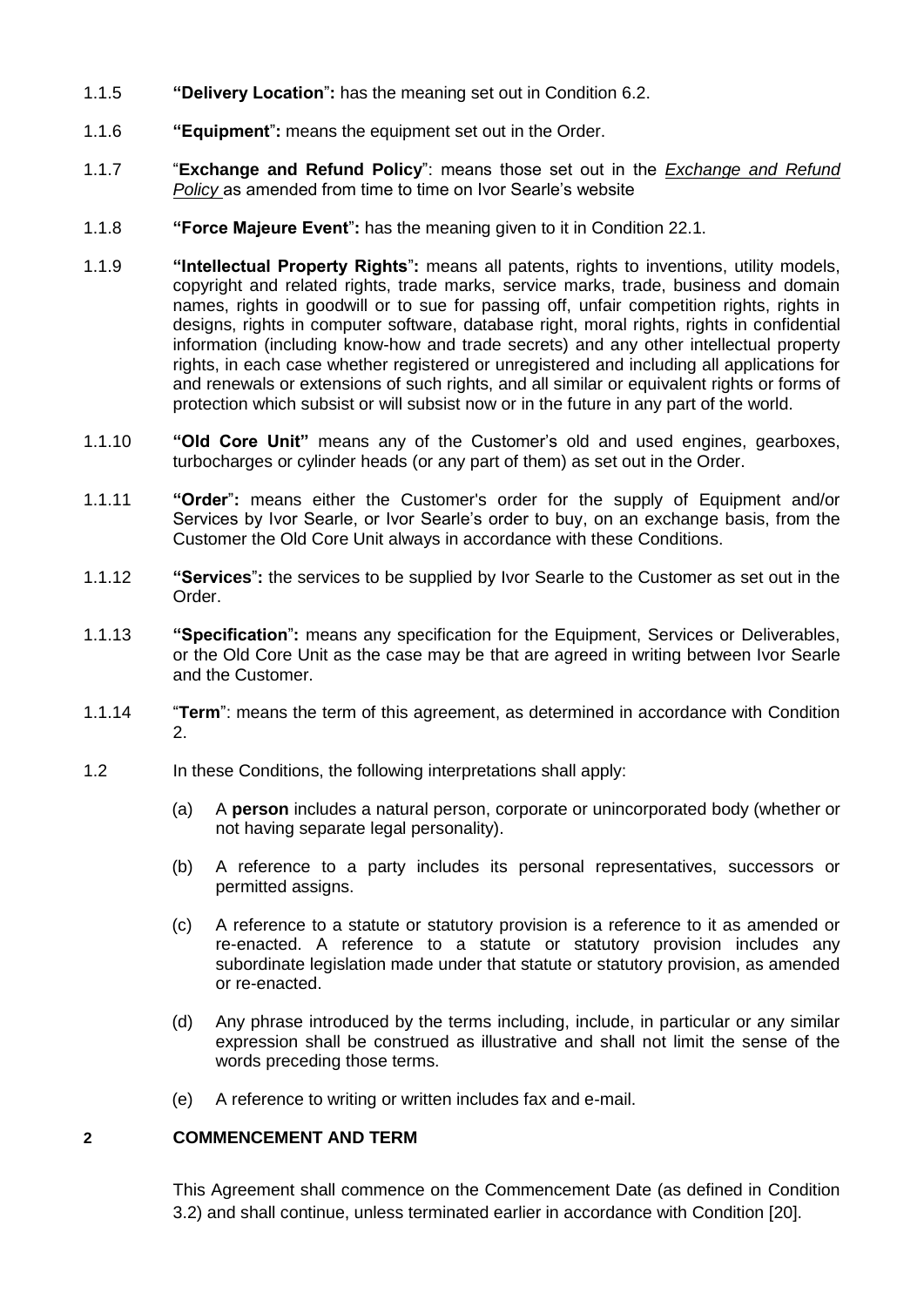# **PART A: SUPPLY OF EQUIPMENT OR SERVICES**

Where the Order relates to the supply of Equipment and/or Services, the provisions of this Part A shall apply to the Contract.

## **3 BASIS OF CONTRACT**

- 3.1 The Order constitutes an offer by the Customer to purchase Equipment and/or Services in accordance with these Conditions.
- 3.2 The Order shall only be deemed to be accepted when Ivor Searle issues written acceptance of the Order at which point and on which date the Contract shall come into existence (the "**Commencement Date**").
- 3.3 This Agreement constitutes the entire agreement between the parties. The Customer acknowledges that it has not relied on any statement, promise, representation, assurance or warranty made or given by or on behalf of Ivor Searle which is not set out in this Agreement. The Customer confirms that it has authority to bind any business on whose behalf it uses our website to purchase the Equipment and enter into this Agreement.
- 3.4 Any samples, drawings, descriptions or advertising issued by Ivor Searle in respect of the Equipment and/or Services or contained in Ivor Searle's catalogues or brochures are issued or published for the sole purpose of giving an approximate idea of the Services and/or Equipment described in them. They shall not form part of the Contract or have any contractual force.
- 3.5 These Conditions apply to the Contract to the exclusion of any other terms that the Customer seeks to impose or incorporate, or which are implied by trade, custom, practice or course of dealing.
- 3.6 Any quotation given by Ivor Searle shall not constitute an offer, and is only valid for a period of 20 Business Days from its date of issue.
- 3.7 All of these Conditions shall apply to the supply of both Equipment and/or Services except where application to one or the other is specified.

# **4 ORDERS**

- 4.1 Each Order shall be deemed to be a separate offer by the Customer to purchase Equipment on the terms of this Agreement, which Ivor Searle shall be free to accept or decline at its absolute discretion.
- 4.2 No Order shall be deemed to be accepted by Ivor Searle until it issues an Order reference number or (if earlier) Ivor Searle notifies the Customer that the Order is ready for delivery in accordance with Condition 6.
- 4.3 Each Order shall:
- 4.3.1 be given in writing or, if given orally, shall be confirmed in writing within 2 Business Days;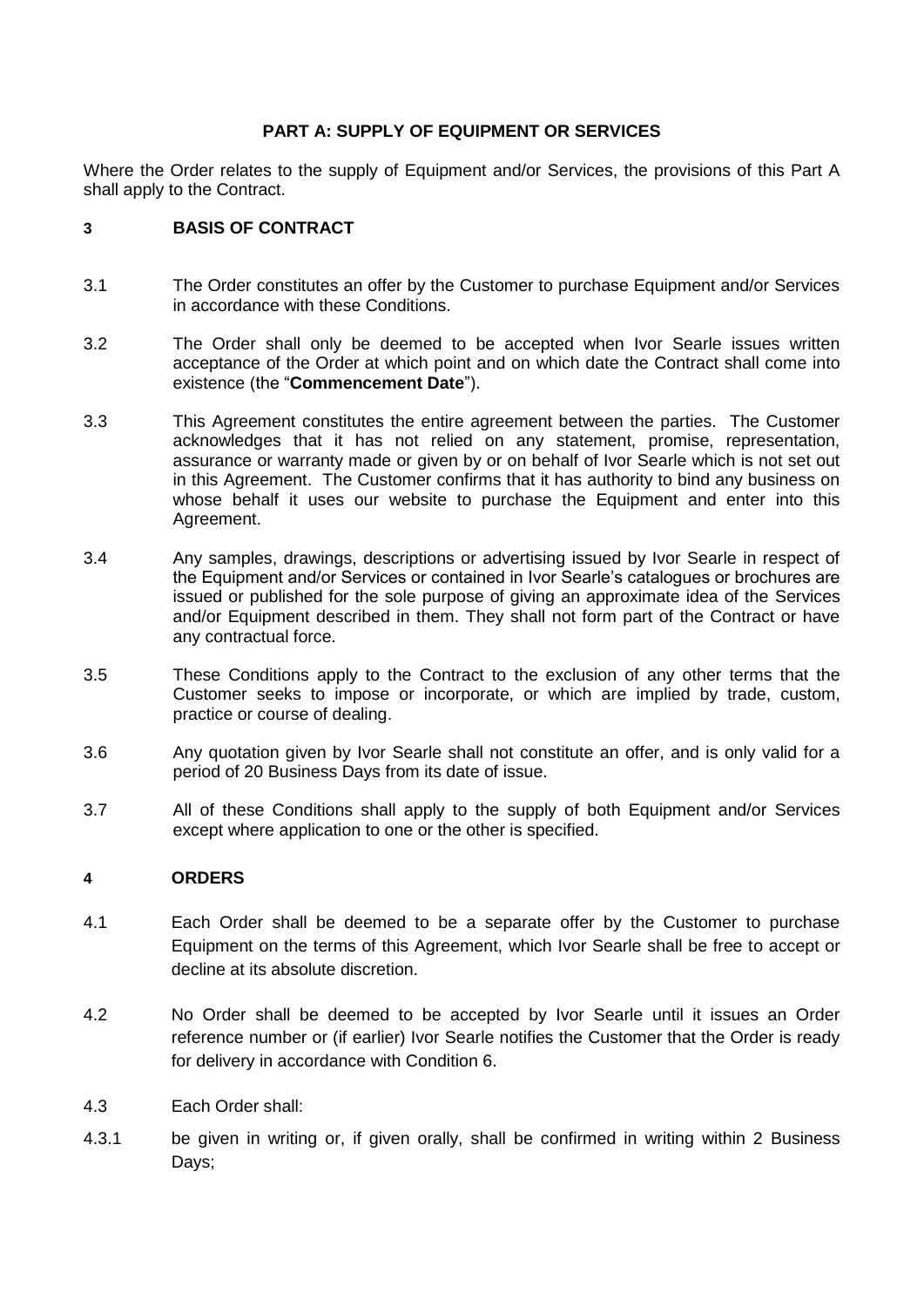- 4.3.2 specify the type, description and quantity of Equipment ordered and the Products' code numbers; and
- 4.3.3 specify the date of the Delivery and Delivery Location after placing the Order in accordance with Condition 6.
- 4.4 The Customer may within 2 days of placing an Order amend or cancel an Order by written notice to Ivor Searle. If the Customer amends or cancels an Order, its liability to Ivor Searle shall be limited to payment to Ivor Searle of all costs reasonably incurred by Ivor Searle in fulfilling the Order up until the date of deemed receipt of the amendment or cancellation, except that where the amendment or cancellation results from Ivor Searle's failure to comply with its obligations under this Agreement the Customer shall have no liability to Ivor Searle in respect of it

## **5 DESCRIPTION**

- 5.1 The Equipment and/or Services are described in Ivor Searle's brochures or catalogues as modified by the Order or any applicable Specification.
- 5.2 Ivor Searle reserves the right to amend the Specification if required by any applicable statutory or regulatory requirements.
- 5.3 The images of the Equipment in Ivor Searle's brochures or catalogues and on Ivor Searle's website are for illustrative purposes only. Although Ivor Searle has made every effort to ensure the colours are accurately represented there may be minor variations.

## **6 DELIVERY OF EQUIPMENT AND/OR DELIVERABLES**

- 6.1 Ivor Searle shall ensure that:
- 6.1.1 the Equipment and/or Deliverables are accompanied by a note which shows the date of the Order, all relevant Ivor Searle reference numbers, the type and quantity of the Equipment and/or Deliverables and, if the Order is being delivered or collected by instalments, the outstanding balance of Equipment and/or Deliverables remaining to be delivered or collected; and
- 6.1.2 if Ivor Searle requires the Customer to return any packaging material to Ivor Searle, that fact shall be clearly stated on the note. The Customer shall make any such packaging materials available for collection at such times as Ivor Searle shall reasonably request. Returns of packaging materials shall be at Ivor Searle's expense.
- <span id="page-3-0"></span>6.2 Ivor Searle shall deliver or make available for collection, the Equipment and/or Deliverables at a location as set out in the Order or such other location as the parties may agree in writing.
- 6.3 Any dates quoted for delivery or making available for collection, of the Equipment and/or Deliverables are approximate only, and the time of delivery or collection is not of the essence.
- 6.4 If the Customer fails to collect or take delivery of the Equipment and/or Deliverables within 5 Business Days of Ivor Searle notifying the Customer that the Equipment and/or Deliverables are ready, then except where such failure or delay is caused by Ivor Searle's failure to comply with its obligations under the Contract in respect of the Equipment and/or Services:
- 6.4.1 delivery of the Equipment and/or Deliverables shall be deemed to have been completed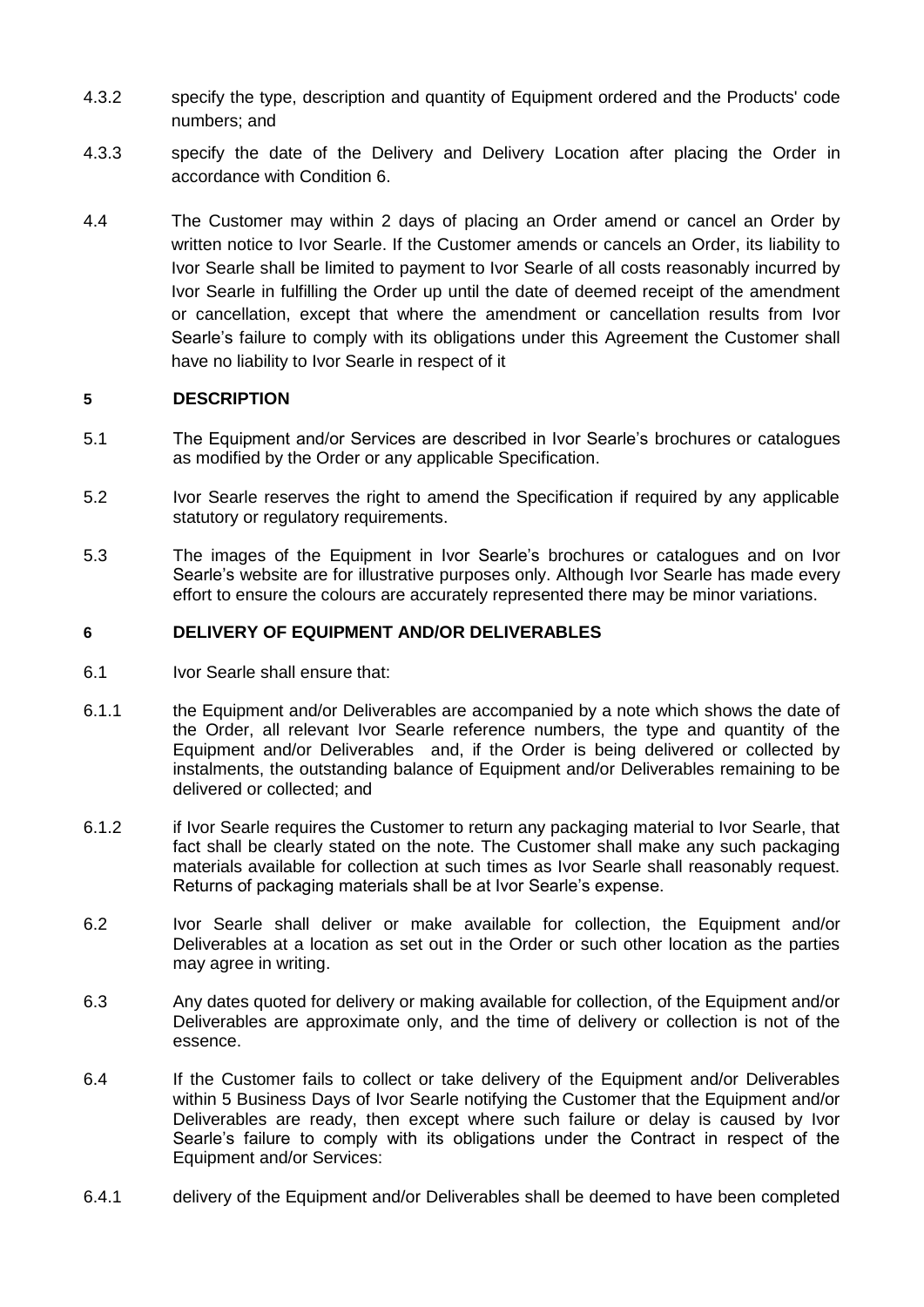at 9.00 am on the  $6<sup>th</sup>$  Business Day following the day on which Ivor Searle notified the Customer that the Equipment and/or Deliverables were ready; and

- 6.4.2 Ivor Searle shall store the Equipment and/or Deliverables until delivery or collection takes place, and charge the Customer for all related costs and expenses (including insurance).
- 6.5 If 90 Business Days after Ivor Searle notified the Customer that the Equipment and/or Deliverables were ready for delivery or collection the Customer has not collected or taken delivery, Ivor Searle may resell or otherwise dispose of part or all of the Equipment and/or Deliverables and charge the Customer for any shortfall below the price of the Equipment and or Deliverables and Ivor Searle's storage costs.
- 6.6 Ivor Searle may deliver or make available for collection the Equipment and/or Deliverables by instalments, which shall be invoiced and paid for separately. Each instalment shall constitute a separate contract. Any delay in delivery or collection or defect in an instalment shall not entitle the Customer to cancel any other instalment or refuse to take delivery of the Equipment and/or Deliverables

#### <span id="page-4-3"></span>**7 QUALITY OF EQUIPMENT AND/OR DELIVERABLES**

- <span id="page-4-1"></span>7.1 Ivor Searle warrants that on delivery or collection, and for a period of 12 months from the date of delivery or collection (the "**Warranty Period**"), the Equipment and or Deliverables shall:
- 7.1.1 conform in all material respects with their description and any applicable Specification; and
- 7.1.2 be free from material defects in design, material and workmanship;
- <span id="page-4-4"></span>7.2 Subject to Condition [7.3,](#page-4-0) if:
- <span id="page-4-2"></span>7.2.1 the Customer gives notice in writing during the Warranty Period and within a reasonable time of discovery that some or all of the Equipment and/or Deliverables do not comply with the warranty set out in Condition [7.1;](#page-4-1) and
- 7.2.2 Ivor Searle is given a reasonable opportunity of examining such Equipment and/or Deliverables; and
- 7.2.3 the Customer returns such Equipment and/or Deliverables to Ivor Searle's place of business at Customer's cost,

Ivor Searle shall, at its option, repair or replace the defective Equipment and/or Deliverables, or refund the price of the defective Equipment and/or Deliverables in full.

- <span id="page-4-0"></span>7.3 Ivor Searle shall not be liable for the Equipment and/or Deliverables' failure to comply with the warranty in Condition [7.1](#page-4-1) if:
- 7.3.1 the Customer makes any further use of such Equipment and/or Deliverables after giving a notice in accordance with Condition [7.2.1;](#page-4-2)
- 7.3.2 the defect arises because the Customer failed to follow Ivor Searle's oral or written instructions as to the storage, installation, commissioning, use or maintenance of the Equipment and/or Deliverables or (if there are none) good trade practice;
- 7.3.3 the defect arises as a result of Ivor Searle following any drawing, design or Specification supplied by the Customer;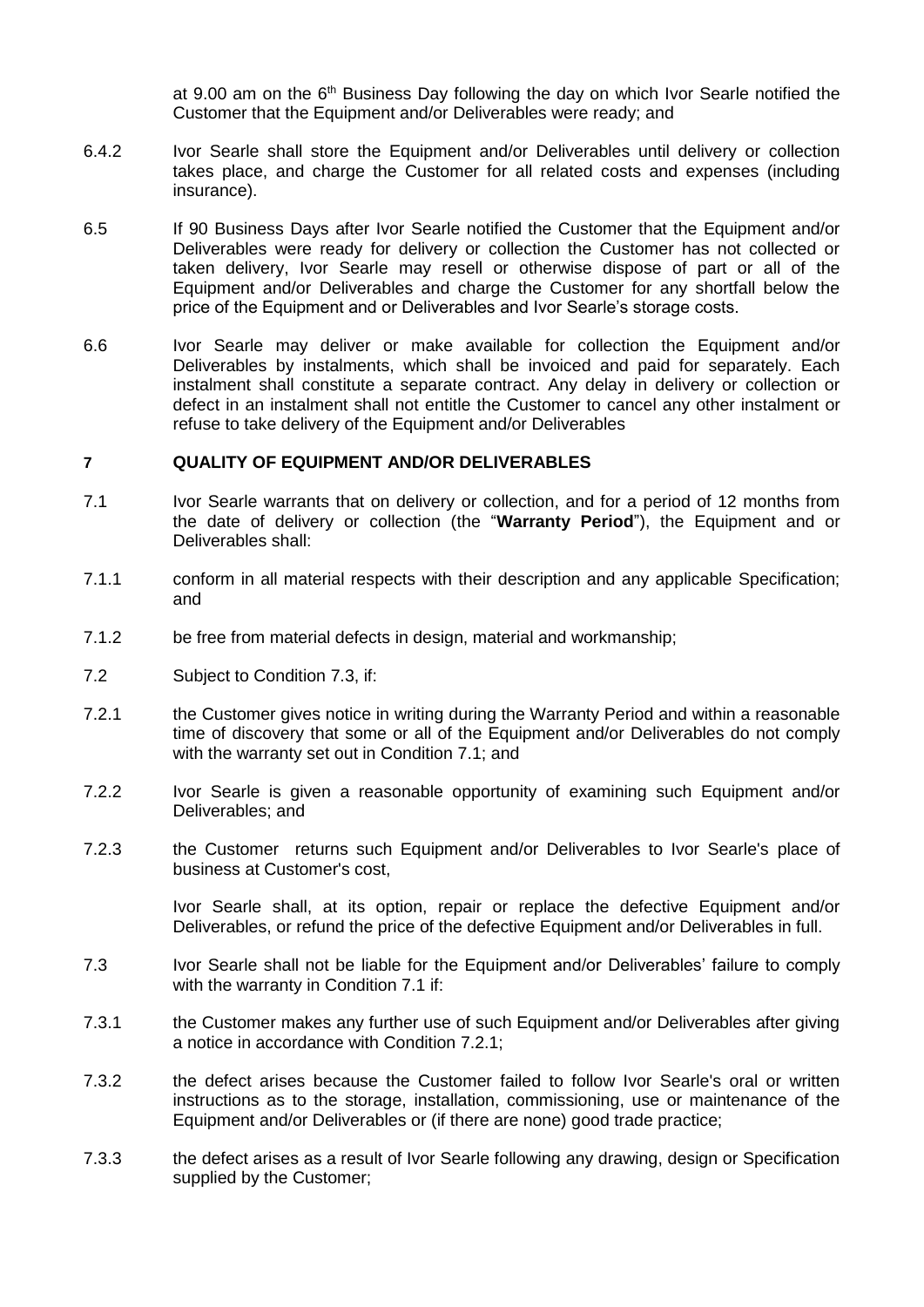- 7.3.4 the defect arises as a result of fair wear and tear, wilful damage, negligence, or abnormal working conditions; or
- 7.3.5 the Equipment and/or Deliverables differ from their description or the Specification as a result of changes made to ensure they comply with applicable statutory or regulatory standards.
- 7.4 Except as provided in this Condition [7,](#page-4-3) Ivor Searle shall have no liability to the Customer in respect of the Equipment and/or Deliverables' failure to comply with the warranty set out in Condition [7.1.](#page-4-1)
- 7.5 The terms of these Conditions shall apply to any repaired or replacement Equipment and/or Deliverables supplied by Ivor Searle under Condition [7.2](#page-4-4) for the remainder of the relevant Warranty Period.
- 7.6 Except as expressly provided in these Conditions, there are no conditions, warranties or other terms binding on the parties with respect to the actions contemplated hereunder, and any condition, warranty or other term in this regard which might otherwise be implied or incorporated into these Conditions, whether by statute, common law or otherwise, is, insofar as it is lawful to do so, hereby excluded.

# **8 TITLE AND RISK**

- 8.1 The risk in the Equipment and/or Deliverables shall pass to the Customer on completion of delivery or collection.
- 8.2 Title to the Equipment and/or Deliverables shall not pass to the Customer until Ivor Searle has received payment in full (in cash or cleared funds) for the relevant Equipment and/or Deliverables.
- 8.3 Until title to the Equipment and/or Deliverables has passed to the Customer, the Customer shall:
- 8.3.1 store the Equipment and/or Deliverables (at no cost to Ivor Searle) separately from all other goods held by the Customer so that they remain readily identifiable as Ivor Searle's property;
- 8.3.2 not remove, deface or obscure any identifying mark or packaging on or relating to the Equipment and/or Deliverables;
- 8.3.3 maintain the Equipment and/or Deliverables and any packaging materials in satisfactory condition and keep them insured against all risks for their full price on Ivor Searle's behalf from the date of delivery or collection;
- 8.3.4 notify Ivor Searle immediately if it becomes subject to any of the events listed in Condition [20.1.2;](#page-11-0) and
- 8.3.5 give Ivor Searle such information relating to the Equipment and/or Deliverables as Ivor Searle may require from time to time,

but the Customer may resell or use the Equipment in the ordinary course of its business.

8.4 If before title to the Equipment and/or Deliverables passes to the Customer, the Customer becomes subject to any of the events listed in Condition [20.1.2,](#page-11-0) or Ivor Searle reasonably believes that any such event is about to happen and notifies the Customer accordingly, then, provided the Equipment and/or Deliverables have not been resold, or irrevocably incorporated into other equipment, and without limiting any other right or remedy Ivor Searle may have, Ivor Searle may at any time require the Customer to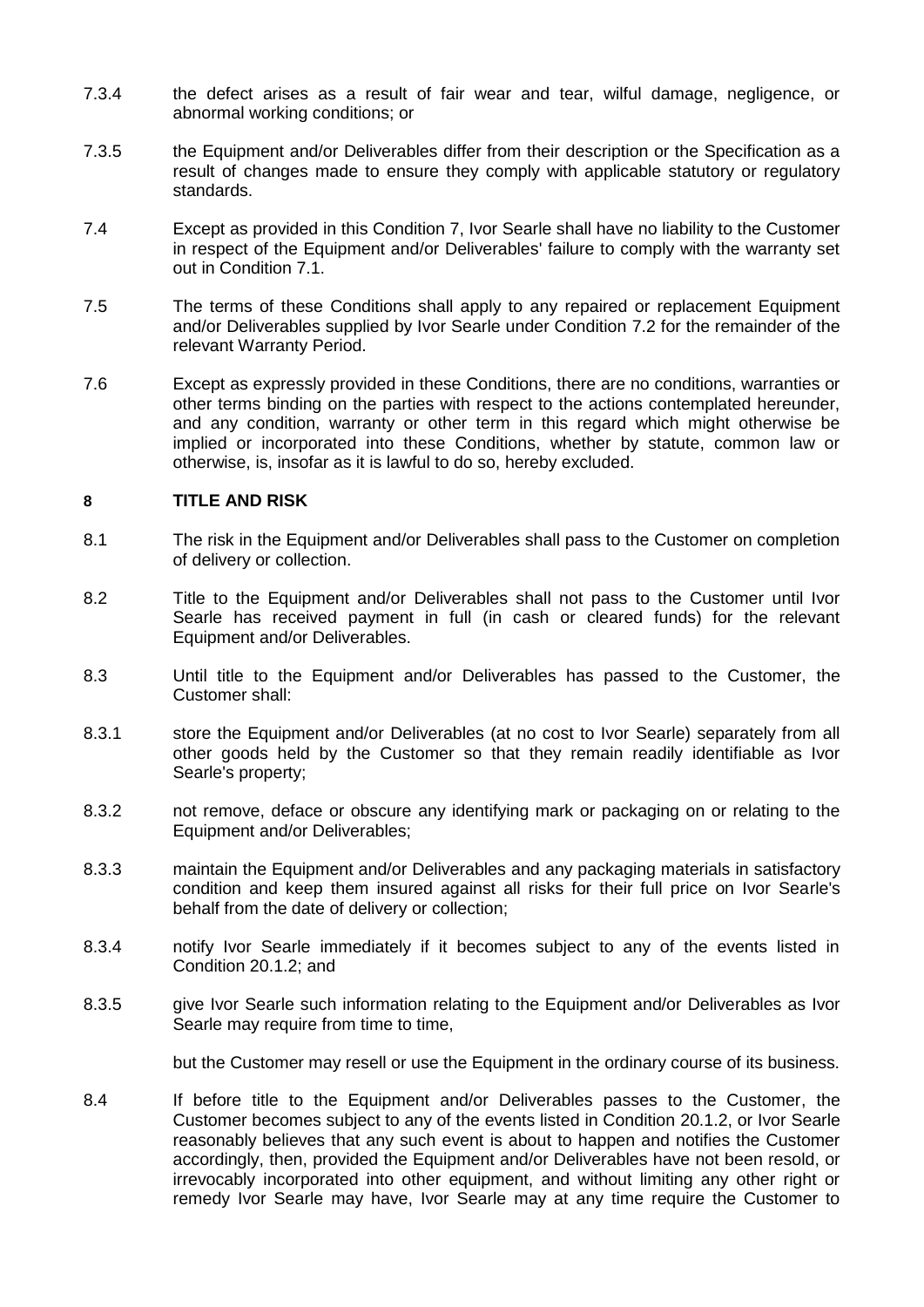deliver up the Equipment and/or Deliverables and, if the Customer fails to do so promptly, enter any premises of the Customer or of any third party where the Equipment and/or Deliverables are stored in order to recover them.

#### **9 SUPPLY OF SERVICES**

- 9.1 Ivor Searle shall provide the Services to the Customer in accordance with the Specification in all material respects.
- 9.2 Ivor Searle shall use all reasonable endeavours to meet any performance dates for the Services specified in the Order, but any such dates shall be estimates only and time shall not be of the essence for the performance of the Services.
- 9.3 Ivor Searle shall have the right to make any changes to the Services which are necessary to comply with any applicable law or safety requirement, or which do not materially affect the nature or quality of the Services.
- 9.4 Ivor Searle warrants to the Customer that the Services will be provided using reasonable care and skill.
- 9.5 If Ivor Searle fails to perform the Services in accordance with the Specification, Ivor Searle shall, at its option, re-perform such Services or reimburse the Customer any amount previously paid in respect of such Services.

### **10 CUSTOMER'S OBLIGATIONS**

- 10.1 The Customer shall:
- 10.1.1 ensure that the terms of the Order and the Specification are complete and accurate;
- 10.1.2 co-operate with Ivor Searle in all matters relating to the provision of Equipment and/or Services;
- 10.1.3 provide Ivor Searle, its employees, agents, consultants and subcontractors, with access to the Customer's premises, office accommodation and other facilities as reasonably required by Ivor Searle to provide the Equipment and/or Services;
- 10.1.4 provide Ivor Searle with such information and materials as Ivor Searle may reasonably require to supply the Equipment and/or Services, and ensure that such information is accurate in all material respects;
- <span id="page-6-0"></span>10.1.5 within two months of delivery or collection of the Equipment, provide any Old Core Unit specified in the Order as required in exchange for the Equipment on a new for old basis and in accordance with the *Exchange and Refund Policy*;
- 10.1.6 prepare the Customer's premises for the supply of the Equipment and/or Services by Ivor Searle; and
- 10.1.7 obtain and maintain all necessary licences, permissions and consents which may be required for the Equipment and/or Services before the date on which the Equipment is to be received and/or the Services are to start.
- 10.2 If Ivor Searle's performance of any of its obligations in respect of the Equipment and/or Services is prevented or delayed by any act or omission by the Customer or failure by the Customer to perform any relevant obligation (the "**Customer Default**") then:
- 10.2.1 Ivor Searle shall without limiting its other rights or remedies have the right to suspend performance of the Services until the Customer remedies the Customer Default, and to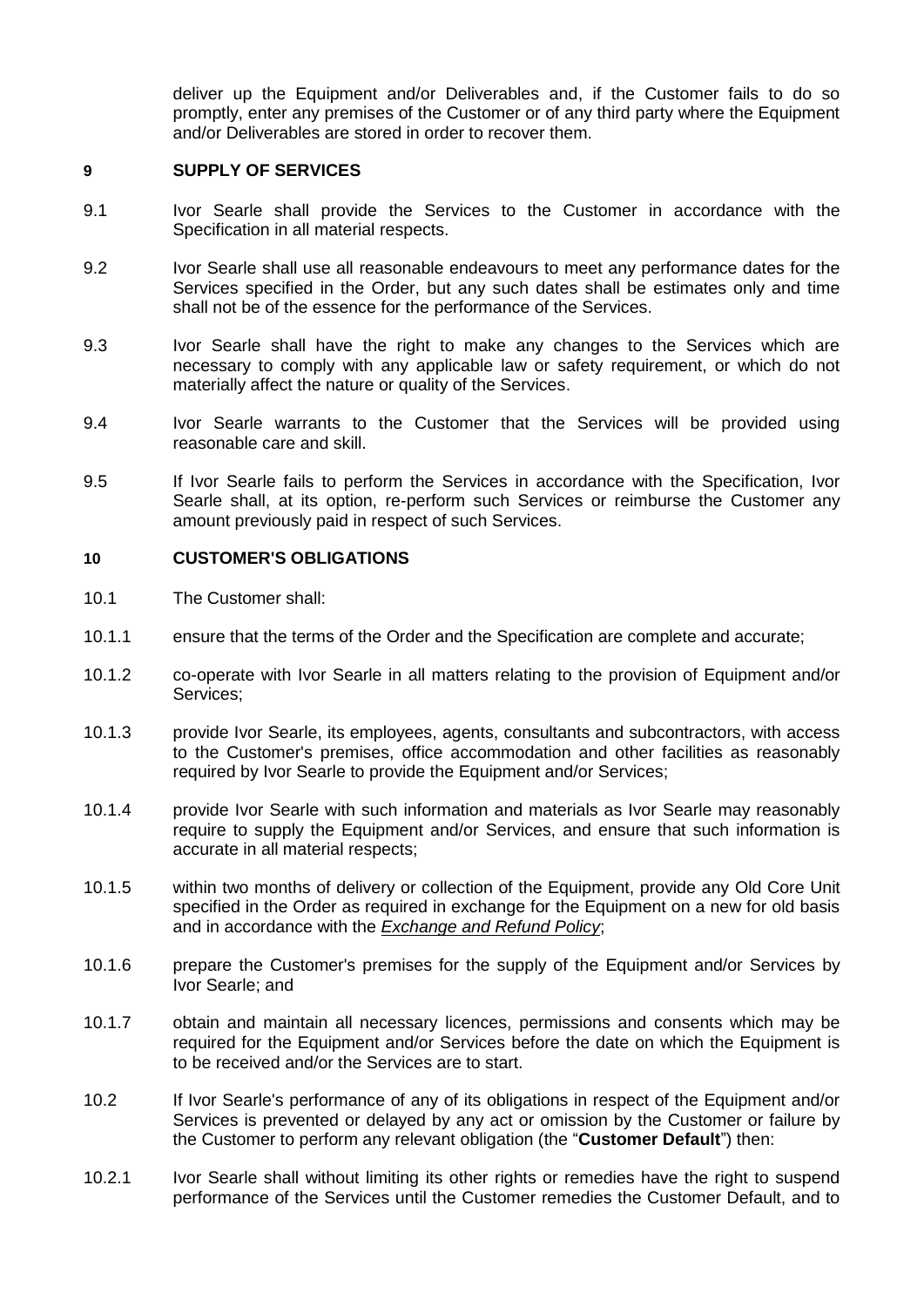rely on the Customer Default to relieve it from the performance of any of its obligations to the extent the Customer Default prevents or delays Ivor Searle's performance of any of its obligations;

- 10.2.2 Ivor Searle shall not be liable for any costs or losses sustained or incurred by the Customer arising directly or indirectly from Ivor Searle's failure or delay to perform any of its obligations; and
- 10.2.3 the Customer shall reimburse Ivor Searle on written demand for any costs or losses sustained or incurred by Ivor Searle arising directly or indirectly from the Customer Default
- 10.3 The Customer shall keep and maintain and insure (where applicable) the Equipment together with any packaging material in the same condition as delivered by Ivor Searle to the Customer's premises and shall not dispose of or use the Equipment and the packaging materials other than in accordance with Ivor Searle's written instructions or authorisation.
- 10.4 The Customer shall obtain and maintain all necessary licences and consents and comply with all relevant legislation in relation to the Services, the installation of the Equipment, the use of any equipment or materials supplied by the Customer and the use of the Customer's own equipment in relation to the Equipment insofar as such licences, consents and legislation relate to the Customer's business, premises, staff and equipment], in all cases before the date on which the Services are to start.

### **11 PRICE AND PAYMENT**

- 11.1 The price for Equipment and/or Services shall be the prices set out in the Order or, if no price is quoted, the price set out in Ivor Searle's published price list as at the date of delivery.
- 11.2 Where specified in the Order, the Customer shall pay a deposit. The deposit shall be returned to the Customer on receipt by Ivor Searle of any Old Core Unit to be provided to Ivor Searle pursuant to Condition [10.1.5.](#page-6-0) The deposit may not be set off or deducted against any invoices issued by Ivor Searle. The full amount of the deposit shall only be returned where, in Ivor Searle's reasonable opinion, the Old Core Unit provided pursuant to Condition [10.1.5](#page-6-0) is in good working condition. If such Old Core Unit is not in good working condition, Ivor Searle shall make such deduction from the deposit as it sees fit in accordance with the *Exchange and Refund Policy*.
- 11.3 Ivor Searle reserves the right to:
- 11.3.1 increase the price of the Equipment and/or Services, by giving notice to the Customer at any time before delivery, to reflect any increase in the cost of the Equipment and/or the Services to Ivor Searle that is due to:
- 11.3.1.1 any factor beyond the control of Ivor Searle (including foreign exchange fluctuations, increases in taxes and duties, and increases in labour, materials and other manufacturing costs);
- 11.3.1.2 any request by the Customer to change the delivery date(s), quantities or types of Equipment and/or Services ordered, or the Specification; or
- 11.3.1.3 any delay caused by any instructions of the Customer in respect of the Equipment and/or Services or failure of the Customer to give Ivor Searle adequate or accurate information or instructions in respect of the Equipment and/or Services.
- 11.4 Ivor Searle shall invoice the Customer and Customer shall pay such invoices as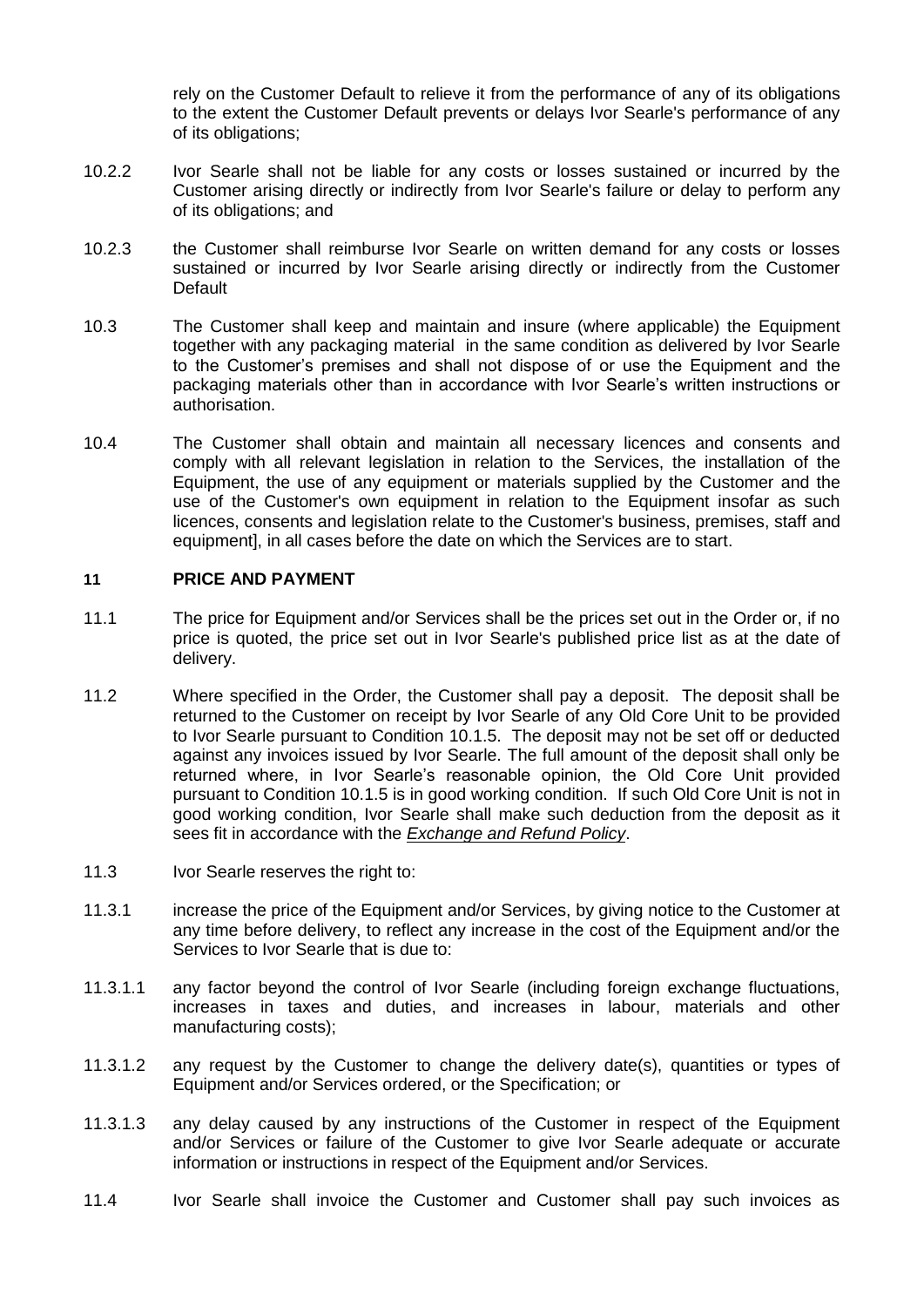specified in the Order.

- 11.5 Without limiting any other right or remedy of Ivor Searle, if the Customer fails to make any payment due to Ivor Searle under the Contract by the due date for payment ("**Due Date**"), Ivor Searle shall have the right to charge interest on the overdue amount at the rate of 8 per cent per annum above the then current Lloyds TSB Bank Plc base rate accruing on a daily basis from the Due Date until the date of actual payment of the overdue amount, whether before or after judgment, and to charge late payment compensation on each outstanding debt pursuant to the Late Payment of Commercial Debts (Interest) Act 1998.
- 11.6 All amounts payable by the Customer under this Agreement are exclusive of amounts in respect of value added tax chargeable from time to time (the "**VAT**").
- 11.7 The Customer shall pay all amounts due under this Agreement in full without any set-off, counterclaim, deduction or withholding except as required by law. Ivor Searle may, without limiting its other rights or remedies, set off any amount owing to it by the Customer against any amount payable by Ivor Searle to the Customer.

## **PART B: PURCHASE OF EQUIPMENT**

Where the Order relates to the purchase of the Old Core Unit by Ivor Searle from the Customer on an exchange basis, the provisions of this Part B shall apply to the Contract.

## **12 QUALITY AND DEFECTS**

- 12.1 The Old Core Unit shall conform in all respects set out in the *Exchange and Refund Policy* and with the Order and Specification.
- 12.2 Ivor Searle's rights under these Conditions are in addition to the statutory conditions implied in favour of Ivor Searle by the Sale of Goods Act 1979.
- 12.3 Ivor Searle shall on receipt of the Old Core Unit, promptly inspect or test the Equipment to verify compliance with the Specification.
- 12.4 If the results of any inspection or testing cause Ivor Searle to be of the opinion that the Old Core Unit does not conform or is unlikely to conform with the *Exchange and Refund Policy* or the Order or to any Specification, Ivor Searle shall inform the Customer and the Customer shall immediately take such action as is necessary to ensure conformity and if unable to do so within 7 days of receiving such notice, Ivor Searle shall be entitled to terminate the Contract and the Customer shall refund any amount or deposit previously paid or by way of a credit note in respect of the Old Core Unit.

## **13 DELIVERY**

- 13.1 The Customer shall comply with the *Exchange and Refund Policy* prior to delivery of the Old Core Unit to or collection by Ivor Searle.
- 13.2 The Old Core Unit shall be delivered to Ivor Searle's place of business or collected from such other place as is agreed by Ivor Searle in writing.
- 13.3 The date for delivery or collection shall be specified in the Order.
- 13.4 Time for delivery or collection shall be of the essence.
- 13.5 If the Old Core Unit is not delivered or available for collection on the agreed date then, without prejudice to any other rights which it may have, Ivor Searle reserves the right to: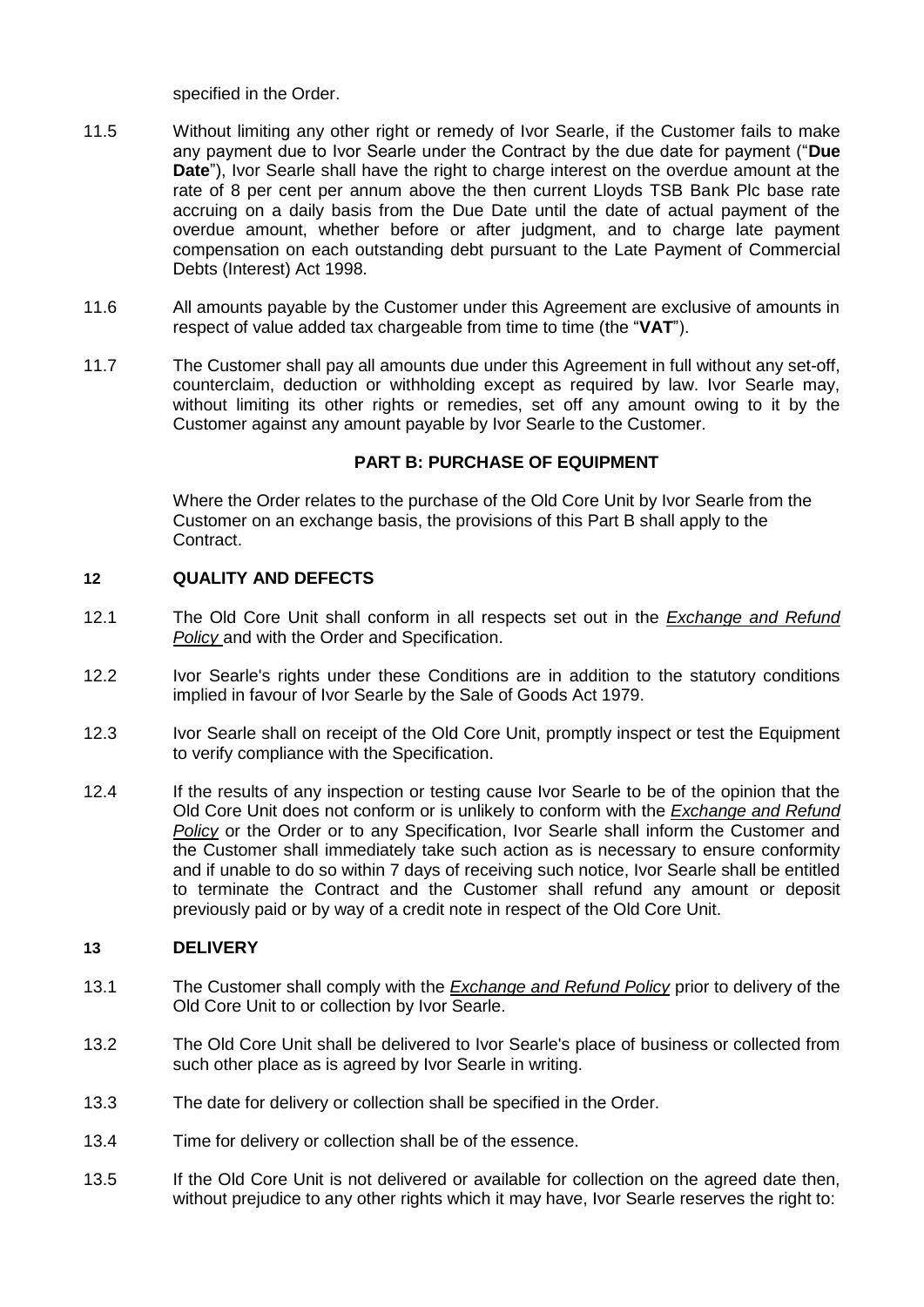- 13.5.1 cancel the Contract in whole or in part;
- 13.5.2 refuse to collect or accept any subsequent delivery of the Old Core Unit which the Customer attempts to make;
- 13.5.3 recover from the Customer any expenditure reasonably incurred by Ivor Searle in obtaining the Old Core Unit in substitution from another supplier; and
- 13.5.4 claim damages for any additional costs, loss or expenses incurred by Ivor Searle which are in any way attributable to the Customer's failure to deliver the Old Core Unit on the agreed date.
- 13.6 If the Customer requires Ivor Searle to return any packaging material to the Customer that fact must be clearly stated on any delivery note delivered to Ivor Searle and any such packaging material shall only be returned to the Customer at the cost of the Customer.
- 13.7 Where Ivor Searle agrees in writing to accept delivery by instalments the Contract shall be construed as a single contract in respect of each instalment. Nevertheless failure by the Customer to deliver any one instalment shall entitle Ivor Searle at its option to treat the whole Contract as repudiated.
- 13.8 If the Old Core Unit is delivered to Ivor Searle in excess of the quantities ordered Ivor Searle shall not be bound to pay for the excess and any excess shall be and shall remain at the Customer's risk and shall be returnable at the Customer's expense.

## **14 RISK/PROPERTY**

14.1 The Old Core Unit shall remain at the risk of the Customer until delivery to Ivor Searle is complete when ownership of the Old Core Unit shall pass to Ivor Searle.

### **15 PRICE AND PAYMENT**

- 15.1 The price or deposit amount of the Old Core Unit shall be determined by Ivor Searle in accordance with the type of unit and their price list for the Old Core Unit and shall be stated in the Order or Ivor Searle's invoice.
- 15.2 No variation in the price nor extra charges shall be accepted by Ivor Searle.
- 15.3 Without prejudice to any other right or remedy, Ivor Searle reserves the right to set off any amount owing at any time from the Customer to Ivor Searle against any amount or deposit payable by Ivor Searle to the Customer in respect of the Old Core Unit under the Contract.
- 15.4 If any sum under the Contract is not paid when due then, without prejudice to the parties' other rights under the Contract, the Customer shall not be entitled to suspend deliveries of the Old Core Unit to Ivor Searle or refuse collection of the Old Core Unit by Ivor Searle from the Customer's premises as a result of any sums being outstanding.

### **PART C: GENERAL TERMS**

The provisions of this Part C shall apply to both Part A and Part B of the Contract.

#### **16 APPLICATION OF TERMS**

16.1 For the avoidance of doubt, subject to any variation under Condition [16.4,](#page-10-0) these Conditions are the only conditions upon which Ivor Searle is prepared to deal with the Customer and they shall govern the Contract to the exclusion of all other terms or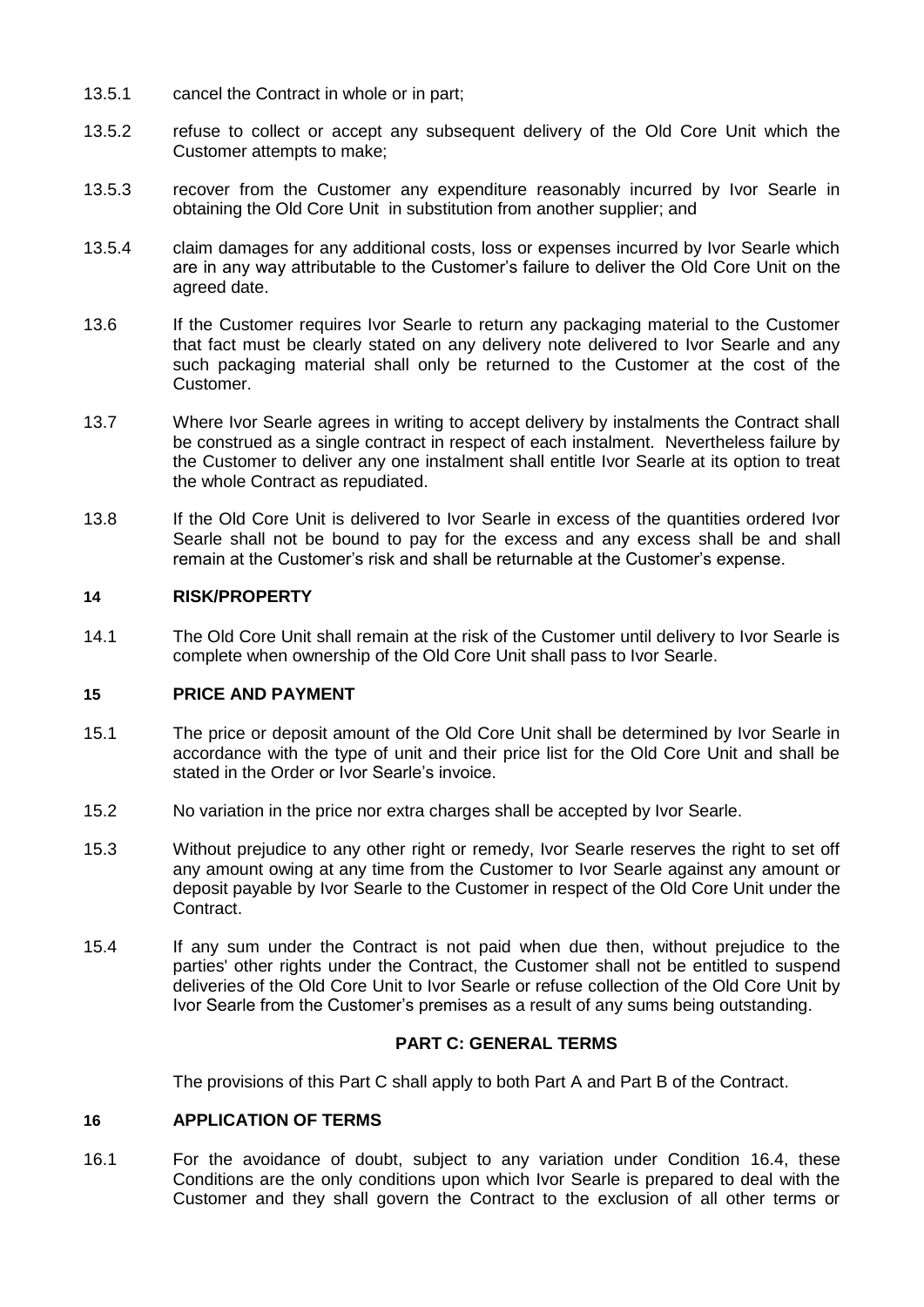conditions that the Customer may seek to impose or incorporate, or which are implied by trade, custom, practice or course of dealing.

- 16.2 No terms or conditions endorsed upon, delivered with or contained in the Customer's quotation, acknowledgement or acceptance of order, specification or similar document shall form part of the Contract and the Customer waives any right which it otherwise might have to rely on such terms and conditions.
- 16.3 The Contract constitutes the entire agreement between the parties. The Customer acknowledges that it has not relied on any statement, promise or representation made or given by or on behalf of Ivor Searle which is not set out in the Contract.
- <span id="page-10-0"></span>16.4 Any variation to these Conditions, including the introduction of any additional terms and conditions to the Contract; shall have no effect unless expressly agreed in writing and signed by Ivor Searle.

### <span id="page-10-1"></span>**17 CONFIDENTIALITY**

- 17.1 Each party (the "**Receiving Party**") shall keep in strict confidence all technical or commercial know-how, specifications, inventions, processes or initiatives which are of a confidential nature and have been disclosed to the Receiving Party by the other party (the "**Disclosing Party**"), its employees, agents or subcontractors, and any other confidential information concerning the Disclosing Party's business or its products or its services which the Receiving Party may obtain.
- 17.2 The Receiving Party shall restrict disclosure of such confidential information to such of its employees, agents or subcontractors as need to know it for the purpose of discharging the Receiving Party's obligations under the Contract, and shall ensure that such employees, agents or subcontractors are subject to obligations of confidentiality corresponding to those which bind the Receiving Party. This Condition [17](#page-10-1) shall survive termination of the Contract.

#### **18 INTELLECTUAL PROPERTY RIGHTS**

- 18.1 All Intellectual Property Rights in or arising out of or in connection with Ivor Searle's supply of Equipment, Deliverables or Services shall always be owned by Ivor Searle.
- 18.2 Except to the extent that a licence may be necessary to enable the Customer to make reasonable use of the Deliverables and the Services, nothing shall have the effect of assigning, transferring, licensing, or creating any other interest in favour of the Customer whether by way of legal or commercial security or other right, to use or exploit, the Intellectual Property Rights of Ivor Searle.
- 18.3 The Customer acknowledges that, in respect of any third party Intellectual Property Rights incorporated into the Deliverables or otherwise required to receive the benefit of the Equipment and/or Services, the Customer's use of any such Intellectual Property Rights is conditional on Ivor Searle obtaining a written licence from the relevant licensor on such terms as will entitle Ivor Searle to license such rights to the Customer.
- 18.4 The Customer shall keep and maintain all materials, equipment, tools, documents, copyright, design rights or any other forms of intellectual property rights and other property of Ivor Searle (the "**Ivor Searle's Materials**") at the Customer's premises in safe custody at its own risk, maintain Ivor Searle's Materials in good condition until returned to Ivor Searle, and not dispose of or use Ivor Searle's Materials other than in accordance with Ivor Searle's written instructions or authorisation.

# <span id="page-10-2"></span>**19 LIMITATION OF LIABILITY**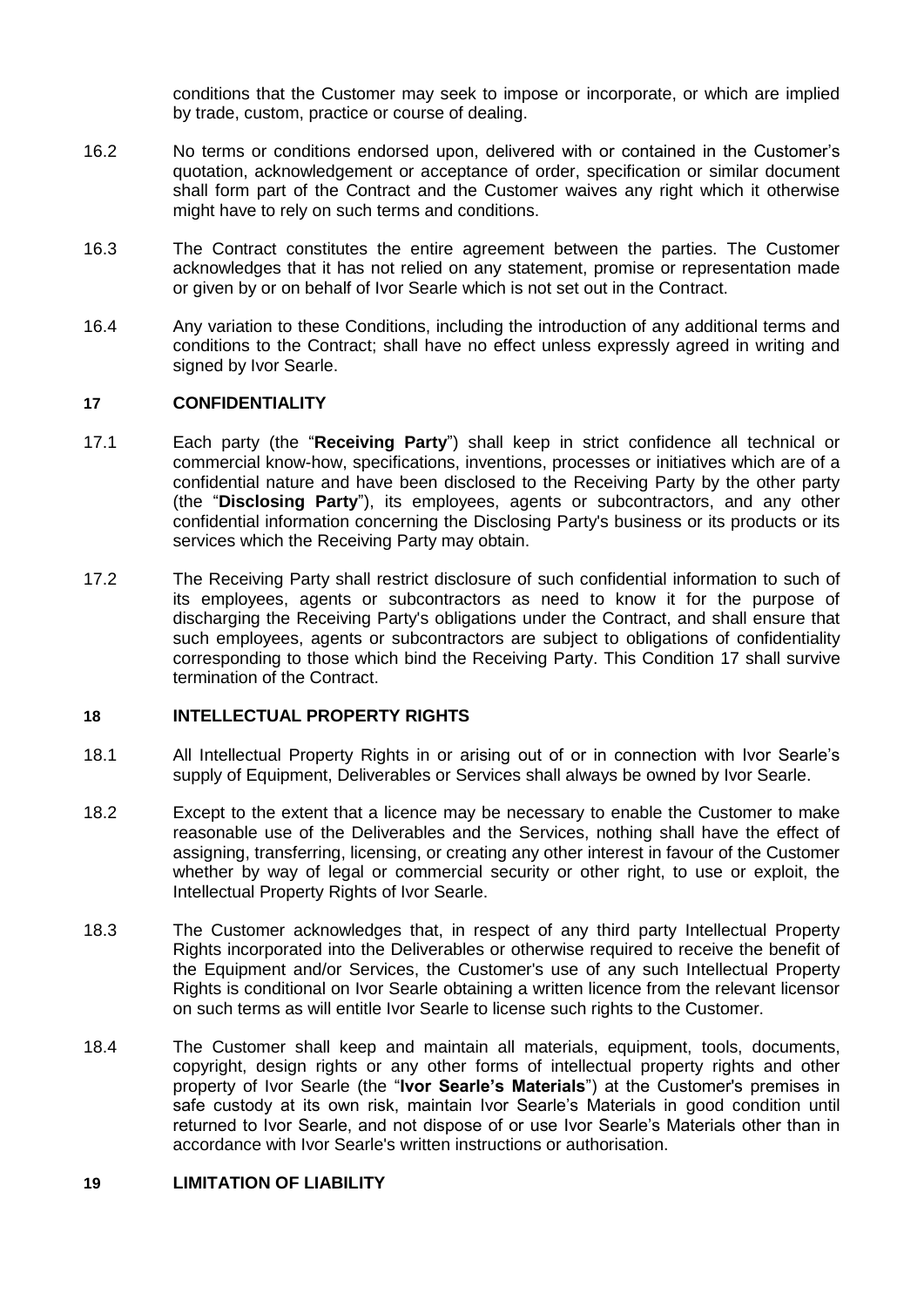- <span id="page-11-1"></span>19.1 Nothing in these Conditions shall limit or exclude Ivor Searle's liability for:
- 19.1.1 death or personal injury caused by its negligence, or the negligence of its employees, agents or subcontractors;
- 19.1.2 fraud or fraudulent misrepresentation; or
- 19.1.3 any other liability which may not be excluded or limited under applicable law.
- 19.2 Subject to Condition [19.1:](#page-11-1)
- 19.2.1 Ivor Searle shall under no circumstances whatever be liable to the Customer, whether in contract, tort (including negligence), breach of statutory duty, contract, misrepresentation or otherwise for, for any loss of profit, loss of business, depletion of goodwill and/or similar losses, loss of anticipated savings, loss of goods, loss of contract, or any special, indirect, consequential or pure economic loss, costs, damages, charges or expenses arising under or in connection with the Contract ; and
- 19.2.2 Ivor Searle's total liability to the Customer in respect of all other losses arising under or in connection with the Contract, whether in contract, tort (including negligence), breach of statutory duty, or otherwise, shall in no circumstances exceed the amount paid by the Customer or for a Contract under Part B of these Conditions, the amount received by the Customer, in respect of the relevant Order
- 19.3 Except as set out in these Conditions, all warranties, conditions and other terms implied by statute or common law are, to the fullest extent permitted by law, excluded from the Contract.
- 19.4 This Condition [19](#page-10-2) shall survive termination of the Contract.

## **20 TERMINATION**

- 20.1 Without limiting its other rights or remedies, each party may terminate a Contract made under these Conditions with immediate effect by giving written notice to the other party if:
- 20.1.1 the other party commits a material breach of its obligations under this Contract and (if such breach is remediable) fails to remedy that breach within 30 days after receipt of notice in writing of the breach; or
- <span id="page-11-0"></span>20.1.2 the other party ceases to do business, becomes unable to pay its debts as they fall due, becomes or is deemed insolvent, has a receiver, liquidator, manager, administrator, administrative receiver or similar officer appointed in respect of the whole or any part of its assets or business (or is the subject of a filing with any court for the appointment of any such officer), makes any composition or arrangement with its creditors, takes or suffers any similar action in consequence of debt or an order or resolution is made for its dissolution or liquidation (other than for the purpose of solvent amalgamation or reconstruction), or any equivalent or similar action or proceeding is taken or suffered in any jurisdiction.

# **21 CONSEQUENCES OF TERMINATION**

- 21.1 On termination of the Contract for any reason:
- 21.1.1 the Customer shall immediately pay to Ivor Searle all of Ivor Searle's outstanding unpaid invoices and interest and, in respect of Equipment and/or Services supplied but for which no invoice has yet been submitted, Ivor Searle shall submit an invoice, which shall be payable by the Customer immediately on receipt;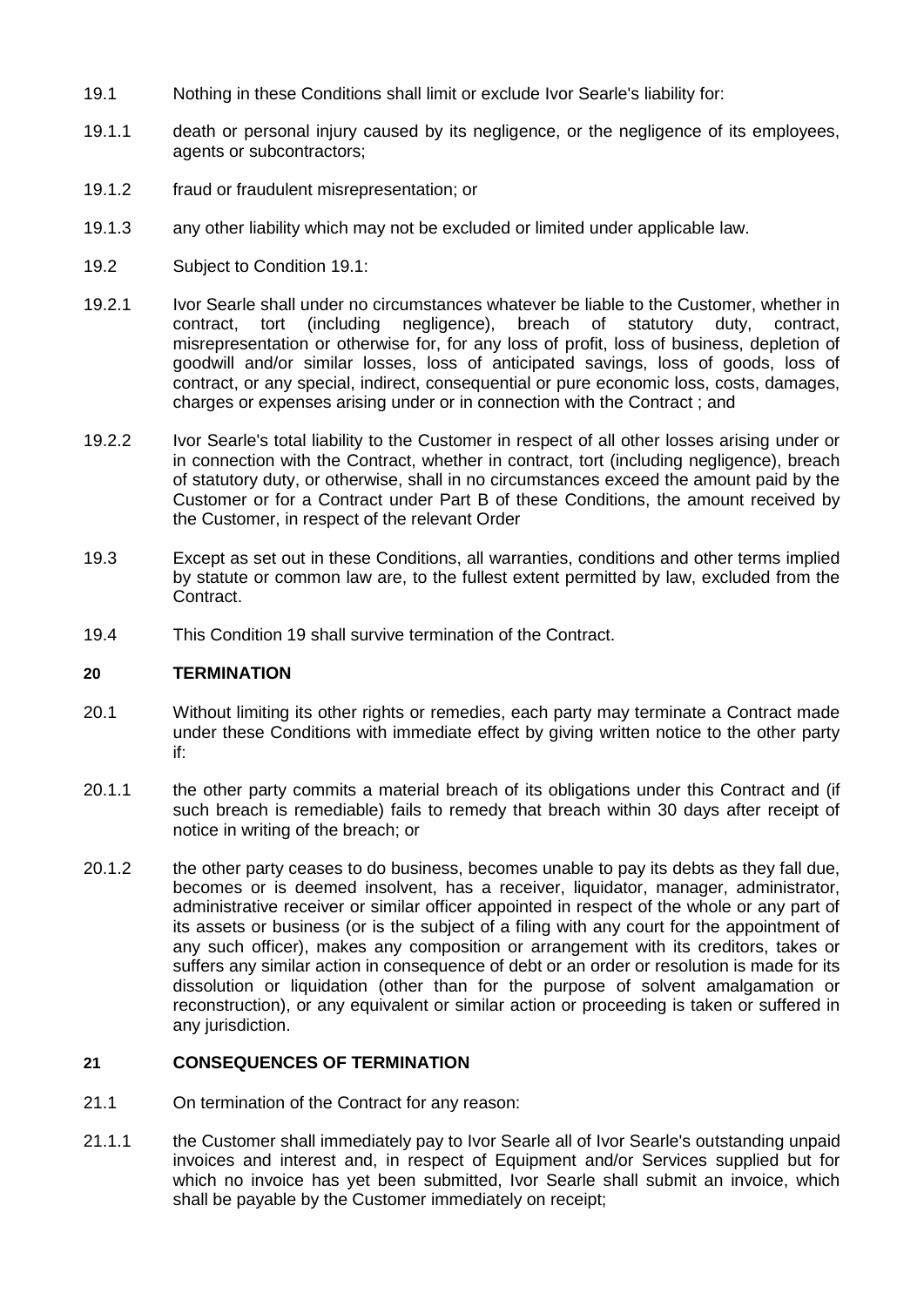- 21.1.2 the Customer shall return any Equipment and/or any Deliverables which have not been fully paid for. If the Customer fails to do so, then Ivor Searle may enter the Customer's premises and take possession of them. Until they have been returned, the Customer shall be solely responsible for their safe keeping and will not use them for any purpose not connected with this Contract;
- 21.1.3 the accrued rights and remedies of the parties as at termination shall not be affected, including the right to claim damages in respect of any breach of the Contract which existed at or before the date of termination or expiry; and
- 21.1.4 Conditions which expressly or by implication have effect after termination shall continue in full force and effect.

## **22 FORCE MAJEURE:**

- <span id="page-12-0"></span>22.1 For the purposes of this Contract, "**Force Majeure Event**" means an event or circumstances beyond the reasonable control of Ivor Searle including, without limitation strikes, lock-outs or other industrial disputes (whether involving the workforce of the party or any other party), failure of a utility service or transport network, act of God, war, riot, civil commotion, malicious damage, compliance with any law or governmental order, rule, regulation or direction, accident, breakdown of plant or machinery, fire, flood, storm or default of Ivor Searle's subcontractors.
- 22.2 Ivor Searle shall not be liable to the Customer as a result of any delay or failure to perform any of its obligations under this Contract as a result of a Force Majeure Event.
- 22.3 If the Force Majeure Event prevents Ivor Searle from providing any of the Services and/or Equipment for more than 4 weeks, Ivor Searle shall, without limiting its other rights or remedies, have the right to terminate this Contract immediately by giving written notice to the Customer.

## **23 ASSIGNMENT AND SUBCONTRACTING:**

- 23.1 Ivor Searle may at any time assign, transfer, charge, subcontract or deal in any other manner with all or any of its rights under the Contract and may subcontract or delegate in any manner any or all of its obligations under the Contract to any third party.
- 23.2 The Customer shall not, without the prior written consent of Ivor Searle, assign, transfer, charge, subcontract or deal in any other manner with all or any of its rights or obligations under the Contract.

## <span id="page-12-1"></span>**24 NOTICES:**

- 24.1 Any notice required to be given under these Conditions or in connection with the matters contemplated by them shall, except where otherwise specifically provided, be in writing personally delivered, in which case it shall be deemed to have been given upon delivery at the relevant address, or sent by first class post, in which case it shall be deemed to have been given two Business Days after the date of posting, or sent by facsimile, in which case it shall be deemed to have been given when despatched, subject to confirmation of uninterrupted transmission by a transmission report.
- 24.2 This Condition [24](#page-12-1) shall not apply to the service of any proceedings or other documents in any legal action. For the purposes of this Condition, "**writing**" shall not include e-mails and for the avoidance of doubt notice given under this Contract shall not be validly served if sent by e-mail.

## **25 WAIVER AND CUMULATIVE REMEDIES:**

25.1.1 A waiver of any right under the Contract is only effective if it is in writing and shall not be deemed to be a waiver of any subsequent breach or default. No failure or delay by a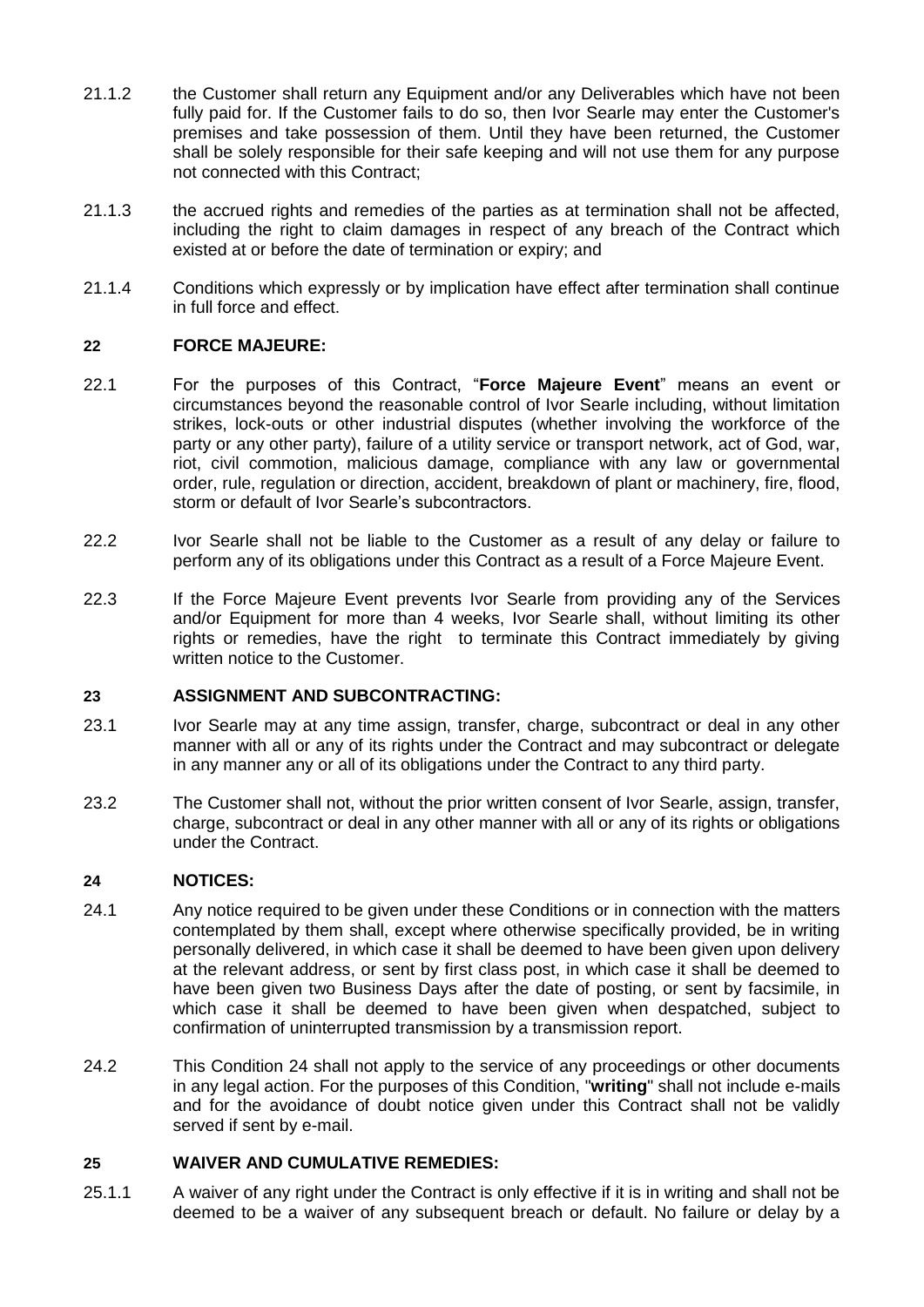party in exercising any right or remedy under the Contract or by law shall constitute a waiver of that or any other right or remedy, nor preclude or restrict its further exercise. No single or partial exercise of such right or remedy shall preclude or restrict the further exercise of that or any other right or remedy.

25.1.2 Unless specifically provided otherwise, rights arising under the Contract are cumulative and to not exclude rights provided by law.

### **26 SEVERANCE:**

- 26.1.1 If a court or any other competent authority finds that any provision of the Contract (or part of any provision) is invalid, illegal or unenforceable, that provision or part-provision shall, to the extent required, be deemed deleted, and the validity and enforceability of the other provisions of the Contract shall not be affected.
- 26.1.2 If any invalid, unenforceable or illegal provision of the Contract would be valid, enforceable and legal if some part of it were deleted, the provision shall apply with the minimum modification necessary to make it legal, valid and enforceable.

### **27 NO PARTNERSHIP OR AGENCY:**

27.1 Nothing in the Contract is intended to, or shall be deemed to, constitute a partnership or joint venture of any kind between any of the parties, nor constitute any party the agent of another party for any purpose. No party shall have authority to act as agent for, or to bind, the other party in any way.

#### **28 THIRD PARTIES:**

28.1 A person who is not a party to the Contract shall not have any rights under or in connection with it.

#### **29 VARIATIONS:**

Except as set out in this Agreement, no variation of the Contract, including the introduction of any additional terms and conditions shall be effective unless it is agreed in writing and signed by Ivor Searle.

### **30. FURHER ASSURANCE:**

At its own expense, each party shall, and shall use all reasonable endeavours to procure that any necessary third party shall, promptly execute and deliver such documents and performs such acts as may reasonably be required for the purpose of giving full effect to this Agreement.

## **31. COUNTERPARTS:**

This Agreement may be executed in any number of counterparts, each of which when executed shall constitute a duplicate original, but all the counterparts shall together constitute the one agreement.

#### **32. GOVERNING LAW AND JURISDICTION:**

This Contract, and any dispute or claim arising out of or in connection with it or its subject matter or formation (including non-contractual disputes or claims), shall be governed by, and construed in accordance with, English law, and the parties irrevocably submit to the exclusive jurisdiction of the courts of England and Wales.